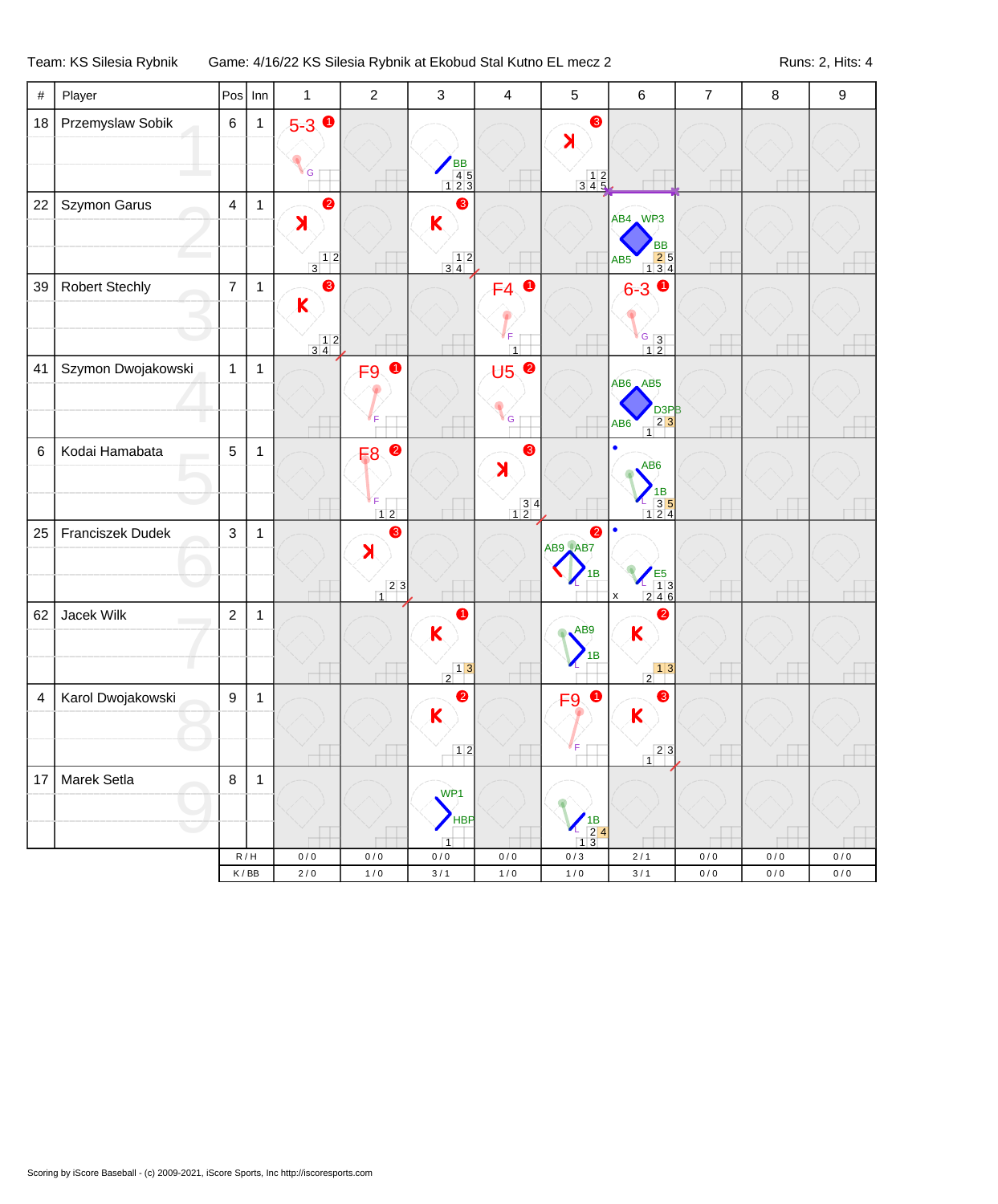## Team: Ekobud Stal Kutno Game: 4/16/22 KS Silesia Rybnik at Ekobud Stal Kutno EL mecz 2 Runs: 12, Hits: 9

| $\#$         | Player           | Pos            | Inn          | $\mathbf{1}$                  | $\overline{c}$                                            | 3                                                                 | 3                                                        | $\overline{4}$                | 5                                                                               | 6                | $\overline{7}$ | $\bf 8$    | 9              |
|--------------|------------------|----------------|--------------|-------------------------------|-----------------------------------------------------------|-------------------------------------------------------------------|----------------------------------------------------------|-------------------------------|---------------------------------------------------------------------------------|------------------|----------------|------------|----------------|
| 22           | Radoslaw Zajda   | $\bf 8$        | $\mathbf{1}$ | ٠                             | AB <sub>3</sub>                                           | $\bullet$<br><b>TO6-4</b>                                         |                                                          | <b>DP6-4-3</b>                |                                                                                 |                  |                |            |                |
| $\mathbf{1}$ | Eryk Kierunczak  | $\overline{7}$ | 5            |                               | 1В                                                        | 1B                                                                |                                                          |                               |                                                                                 |                  |                |            |                |
|              |                  |                |              | HR                            |                                                           | 12                                                                |                                                          | G<br>$\overline{1}$           |                                                                                 |                  |                |            |                |
| 16           | Michal Nowicki   | 9              | $\mathbf{1}$ | AB4 PB2                       | 0<br>4                                                    | $AB3$ $AB3$                                                       |                                                          | ❸<br>F <sub>8</sub>           |                                                                                 |                  |                |            |                |
|              |                  |                |              | E <sub>5</sub>                |                                                           |                                                                   |                                                          |                               |                                                                                 |                  |                |            |                |
|              |                  |                |              |                               |                                                           | $\overline{2}$<br>AB <sub>3</sub>                                 |                                                          | ſF.<br>23<br>$\overline{1}$   |                                                                                 |                  |                |            |                |
| 23           | Jakub Wojtczak   | $\mathbf{1}$   | $\mathbf{1}$ | $\bullet$<br>FOR <sub>4</sub> |                                                           | $\bullet\bullet\bullet$                                           |                                                          |                               | $AB5$ $AB4$                                                                     |                  |                |            |                |
| $\mathbf{u}$ |                  | 6              | $\,6\,$      | E <sub>3</sub>                |                                                           |                                                                   |                                                          |                               | <b>BB</b>                                                                       |                  |                |            |                |
|              |                  |                |              |                               | BB<br>45<br>123                                           | H <sub>R</sub>                                                    |                                                          |                               | 123                                                                             |                  |                |            |                |
| 33           | Kurgun           | 5              | $\mathbf{1}$ | <b>DP4-6-9</b>                | ❸<br>F7                                                   | AB5 SB5                                                           |                                                          |                               | $4-3$ 0                                                                         |                  |                |            |                |
|              |                  |                |              |                               |                                                           | ВB                                                                |                                                          |                               |                                                                                 |                  |                |            |                |
|              |                  |                |              | G                             | 123                                                       | $\begin{array}{r} 24 \\ 135 \end{array}$<br>AB <sub>5</sub>       |                                                          |                               | $\frac{1}{6}$ 1<br>$\overline{2}$                                               |                  |                |            |                |
| 21           | Artur Wojtczak   | $\mathbf{3}$   | $\mathbf{1}$ | F5 8                          |                                                           | AB7 AB6                                                           | $\bullet$<br>$\bullet$<br>RIR <sub>6</sub>               |                               | $6 - 39$                                                                        |                  |                |            |                |
| 17           | Mateusz Serafin  | $\blacksquare$ | 5            |                               |                                                           | <b>BB</b>                                                         | 1B                                                       |                               |                                                                                 |                  |                |            |                |
|              |                  |                |              |                               |                                                           | $\begin{array}{ c c c }\n\hline\n& 13 \\ 245\n\end{array}$<br>AB8 | $\overline{1}$                                           |                               | $\frac{6}{1}$ 3                                                                 |                  |                |            |                |
| $\,6$        | Wojciech Zagawa  | 6              | $\mathbf{1}$ |                               | AB9 AB7                                                   | AB8 AB7                                                           | AB7                                                      |                               |                                                                                 |                  |                |            |                |
| $\mathbf{H}$ | $\mathbf{u}$     | 1              | 6            |                               | BB                                                        | 1B                                                                | FC                                                       |                               |                                                                                 |                  |                |            |                |
|              |                  |                |              |                               | $\begin{array}{ c c }\n\hline\n3 & 4\n\end{array}$<br>AB9 | 12<br>AB9<br>$\overline{3}$                                       | $\mathcal{L}_{\text{G}}$                                 |                               | BB<br>35<br>124                                                                 |                  |                |            |                |
| $\mathbf{1}$ | Eryk Kierunczak  | $\overline{7}$ | $\mathbf{1}$ |                               | AB9 AB9                                                   | <b>SH</b><br>AB9<br>AB8                                           |                                                          |                               | $1 - 3$                                                                         |                  |                |            |                |
| 22           | Radoslaw Zajda   | 8              | 5            |                               | 1B                                                        | Sac                                                               |                                                          |                               |                                                                                 |                  |                |            |                |
|              |                  |                |              |                               | AB <sub>9</sub>                                           | $G$ 23<br>AB9<br>$\overline{1}$                                   | $\begin{array}{r} \n\text{BB} \\ 35 \\ 124\n\end{array}$ |                               | $\begin{array}{ c c }\n \hline\n 6 & 3 & 4 \\  \hline\n 1 & 2 & \n \end{array}$ |                  |                |            |                |
| 27           | Jakub Nadolski   | $\overline{4}$ | $\mathbf{1}$ |                               | 0<br>F7                                                   | $\bullet$<br>AB9 AB9                                              | $\bullet$<br>FA                                          |                               |                                                                                 |                  |                |            |                |
|              |                  |                |              |                               |                                                           | E5                                                                |                                                          |                               |                                                                                 |                  |                |            |                |
|              |                  |                |              |                               | $\overline{1}$                                            | AB1                                                               |                                                          |                               |                                                                                 |                  |                |            |                |
| $9\,$        | Radoslaw Jozwiak | $\overline{2}$ | $\mathbf{1}$ |                               | $\bullet\bullet\bullet$                                   | $\bullet$<br>$\bullet$<br>$AB2$ $AB1$                             |                                                          | $\bullet$<br>FOR <sub>1</sub> |                                                                                 |                  |                |            |                |
|              |                  |                |              |                               |                                                           | 1В                                                                |                                                          | <b>BB</b>                     |                                                                                 |                  |                |            |                |
|              |                  |                |              |                               | HR <sup>'</sup><br>$\vert$ 1                              | $\vert$ 2<br>AB <sub>3</sub><br>13                                |                                                          | $\overline{4}$<br>123         |                                                                                 |                  |                |            |                |
|              |                  | R/H<br>K/BB    |              | $1/1$<br>$0\,/\,0$            | $3/3$<br>$0/2$                                            | 8/5<br>0/3                                                        |                                                          | 0/0<br>0/1                    | $0/0$<br>$0\,/\,2$                                                              | 0/0<br>$0\,/\,0$ | 0/0<br>0/0     | 0/0<br>0/0 | $0/0$<br>$0/0$ |
|              |                  |                |              |                               |                                                           |                                                                   |                                                          |                               |                                                                                 |                  |                |            |                |